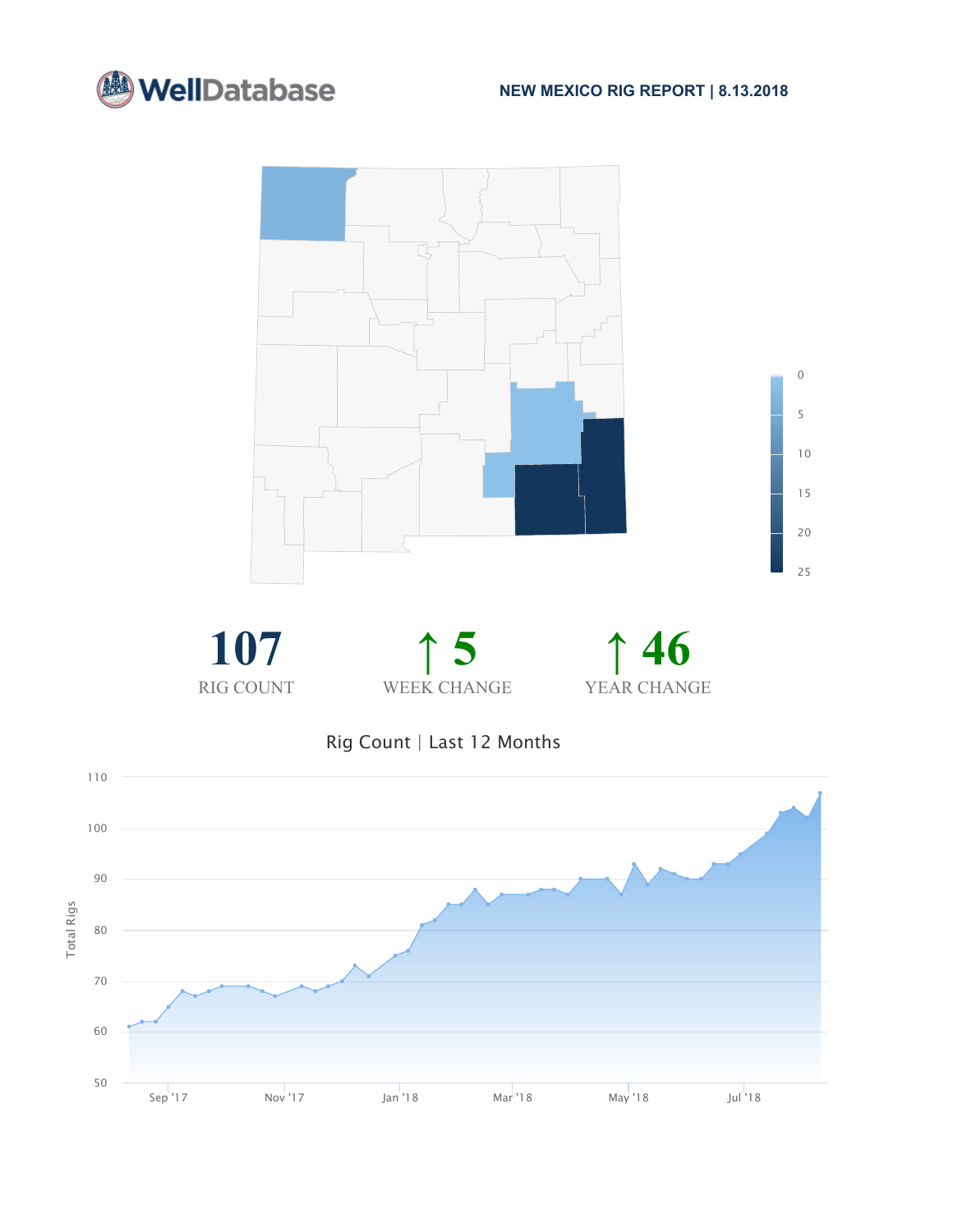**WellDatabase** 



Rig Count | Top 10 Counties | Last 12 Months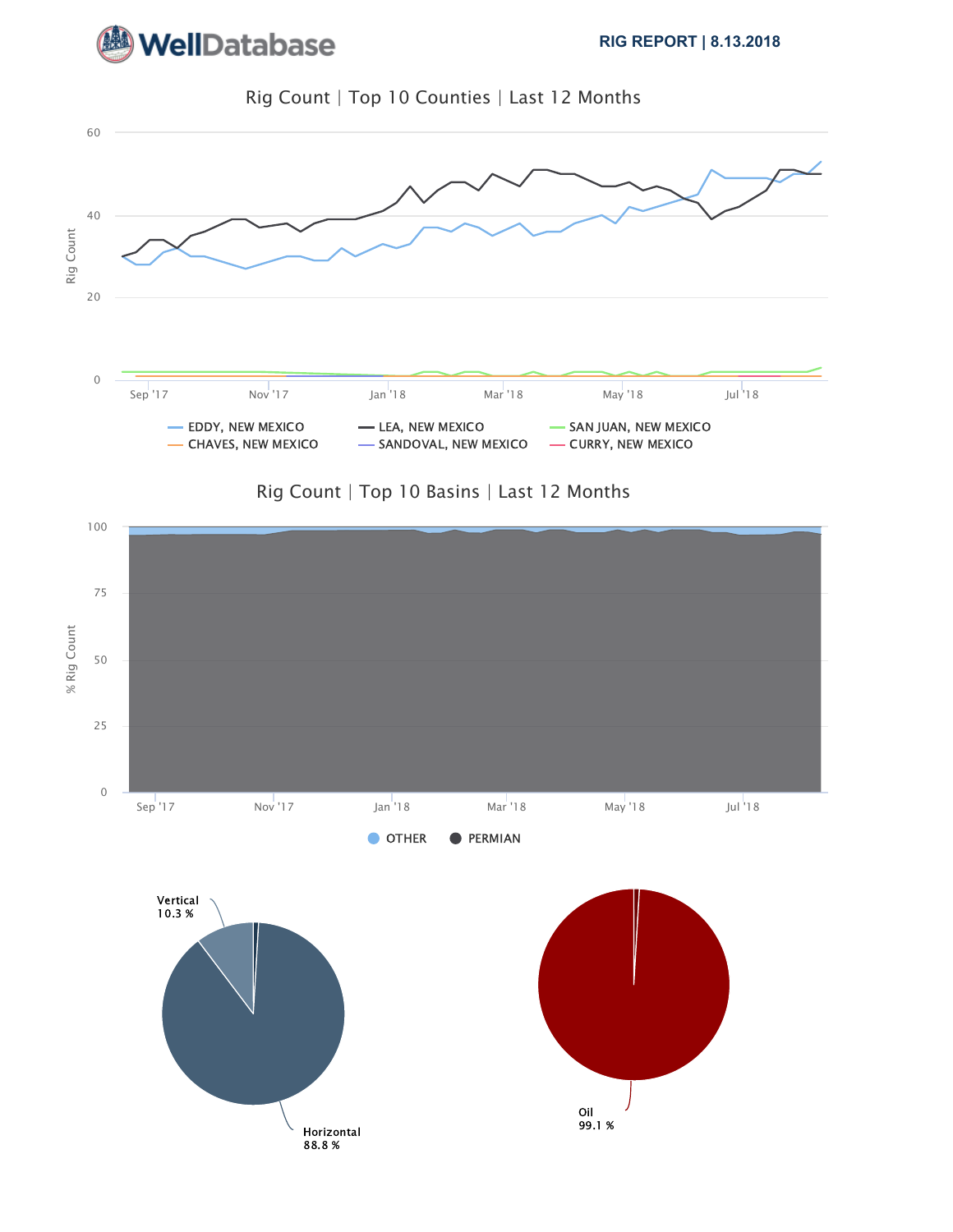

| <b>STATE</b>                | $CURRENT +/-$ | <b>PREVIOUS WEEK</b> | $+/-$ | <b>PREVIOUS YEAR</b> |
|-----------------------------|---------------|----------------------|-------|----------------------|
| CHAVES COUNTY, NEW MEXICO   |               |                      |       |                      |
| EDDY COUNTY, NEW MEXICO     | 53            | 50                   | 20    | 33                   |
| LEA COUNTY, NEW MEXICO      | 50            | 50                   |       |                      |
| SAN JUAN COUNTY, NEW MEXICO |               |                      |       |                      |
| SANDOVAL COUNTY, NEW MEXICO |               |                      |       |                      |

| <b>WELL TYPE</b> | <b>CURRENT</b> | $+/-$ | <b>PREVIOUS WEEK</b> | $+/-$ | <b>PREVIOUS YEAR</b> |
|------------------|----------------|-------|----------------------|-------|----------------------|
| Gas              |                |       |                      |       |                      |
| Oil              | 106            |       | 100                  | 44    | 62                   |

| <b>WELLBORE</b> | <b>CURRENT</b> | +/- | <b>PREVIOUS WEEK</b> | +/- | <b>PREVIOUS YEAR</b> |
|-----------------|----------------|-----|----------------------|-----|----------------------|
| Directional     |                |     |                      |     |                      |
| Horizontal      | 95             |     |                      | 25  | 70                   |
| Vertical        |                |     |                      |     |                      |